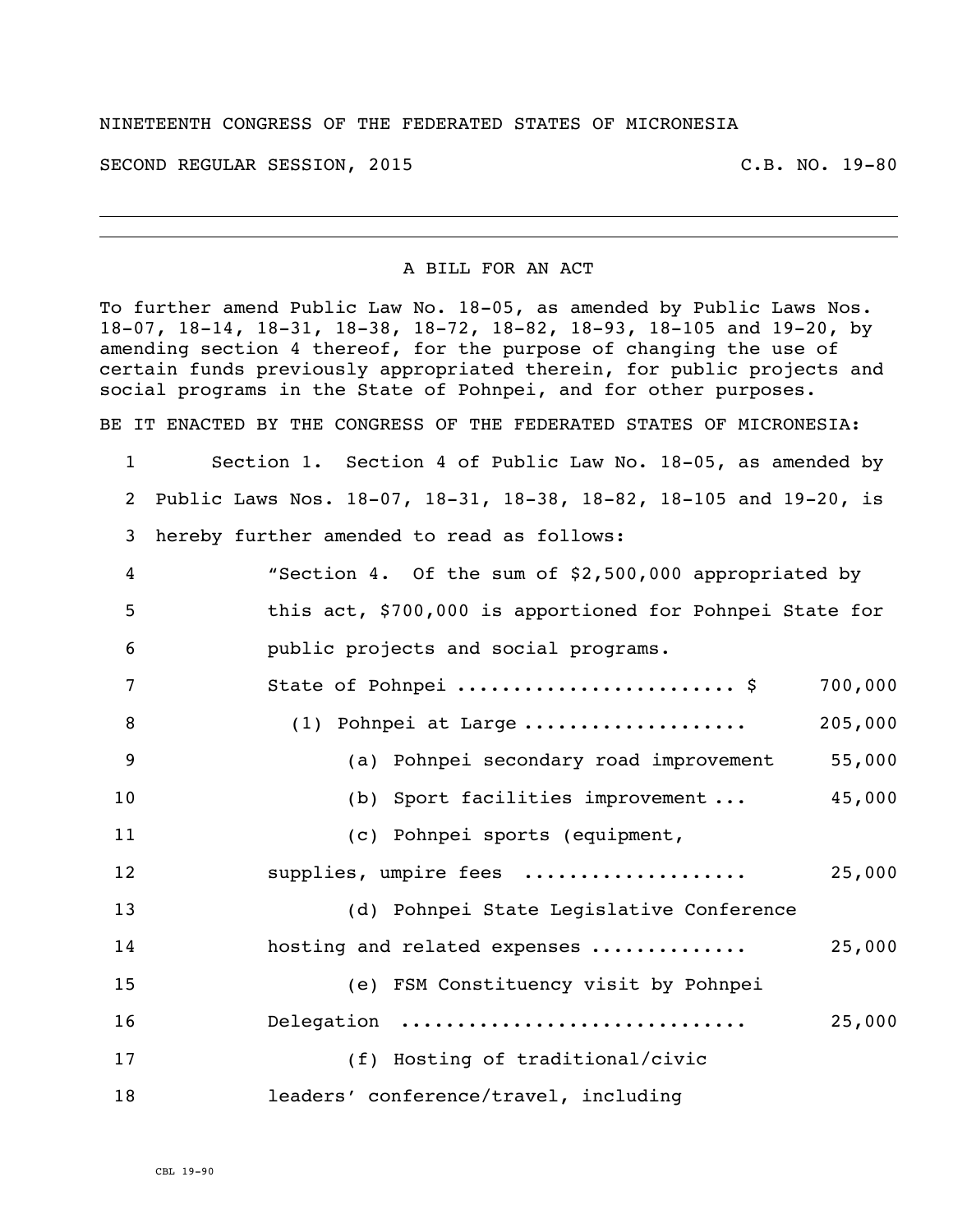C.B. NO. 19-80

| $\mathbf{1}$ | from foreign governments and states  \$           | 15,000  |
|--------------|---------------------------------------------------|---------|
| 2            | (g) Consumers Association                         | 15,000  |
| 3            | (2) Election District No. 1                       | 165,000 |
| 4            | (a) Community water extension/                    |         |
| 5            | sanitary toilet facilities                        | 53,000  |
| 6            | (b) Channel and shoreline cleanup                 | 9,723   |
| 7            | (c) Elementary Schools subsidy                    |         |
| 8            | in Election District No. 1, Pohnpei State .       | 20,000  |
| 9            | (d) Dispensaries subsidy in                       |         |
| 10           | Election District No. 1, Pohnpei State            | 5,000   |
| 11           | (e) Graduate students' outstanding debts          | 7,000   |
| 12           | (f) PUC lights installations/accessories          | 10,000  |
| 13           | (g) Kakao nursery                                 | 13,277  |
| 14           | (h) Small business/entrepreneurship               |         |
| 15           | start up                                          | $-0-$   |
| 16           | (i) Medical referral                              | 10,000  |
| 17           | (j) Student financial assistance                  | 37,000  |
| 18           | (3) Election District No. 2                       | 165,000 |
| 19           | (a) Rohi/Rehntu road paving [ <del>35,000</del> ] | 20,000  |
| 20           | (b) Paies-Kitti water system                      | 10,000  |
| 21           | Nansalohi-Madol water system<br>(C)               | 10,000  |
| 22           | Soamwoai-Kitti water system<br>(d)                | 10,000  |
| 23           | Kinakapw road improvement<br>(e)                  | 5,000   |
| 24           | Rehntu (Nintok) road improvement<br>(f)           | 30,000  |
| 25           | Pohnpaip (Nanmand) road improvement<br>(g)        | 5,000   |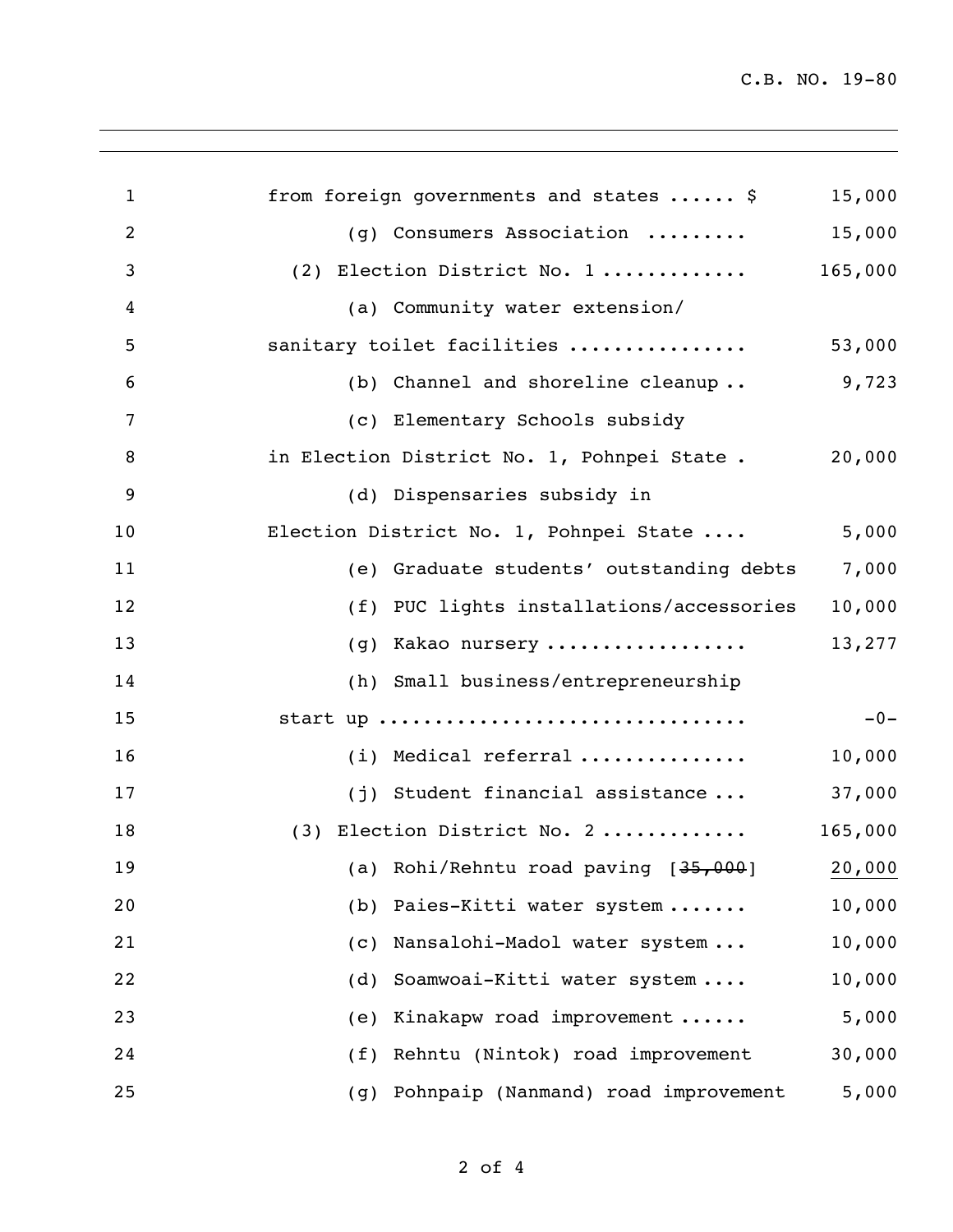C.B. NO. 19-80

| $\mathbf{1}$   | (h) Moailap coastal access road            |         |
|----------------|--------------------------------------------|---------|
| $\overline{c}$ | improvement  \$                            | 5,000   |
| 3              | (i) Pohnlangas Ice Plant road              |         |
| 4              | improvement                                | 5,000   |
| 5              | Police vehicle purchase supplement<br>(j)  | 10,000  |
| 6              | (k)<br>Drilling rig and accessories        | 5,000   |
| 7              | Students financial assistance<br>(1)       | 5,000   |
| 8              | Purchase of PVC pipes and materials<br>(m) | 5,000   |
| 9              | Election District No. 2<br>(n)             |         |
| 10             | administrative support services            | 20,000  |
| 11             | (o) Kitti Judiciary branch fencing.        | 5,000   |
| 12             | (p) Pahnkarat culvert/bridge  15,000       |         |
| 13             | (4) Election District No. 3                | 165,000 |
| 14             | (a) Care Micronesia Foundation             | 25,000  |
| 15             | (b) Election District No. 3                |         |
| 16             | administrative support services            | 15,000  |
| 17             | (c) Medical referral assistance            | 10,000  |
| 18             | (d) Youth activities and supplies          | 15,000  |
| 19             | (e) Road repair and beautification.        | 70,000  |
| 20             | (f) Extension of power lines to            |         |
| 21             | rural areas/farm roads                     | 30,000" |
| 22             |                                            |         |
| 23             |                                            |         |